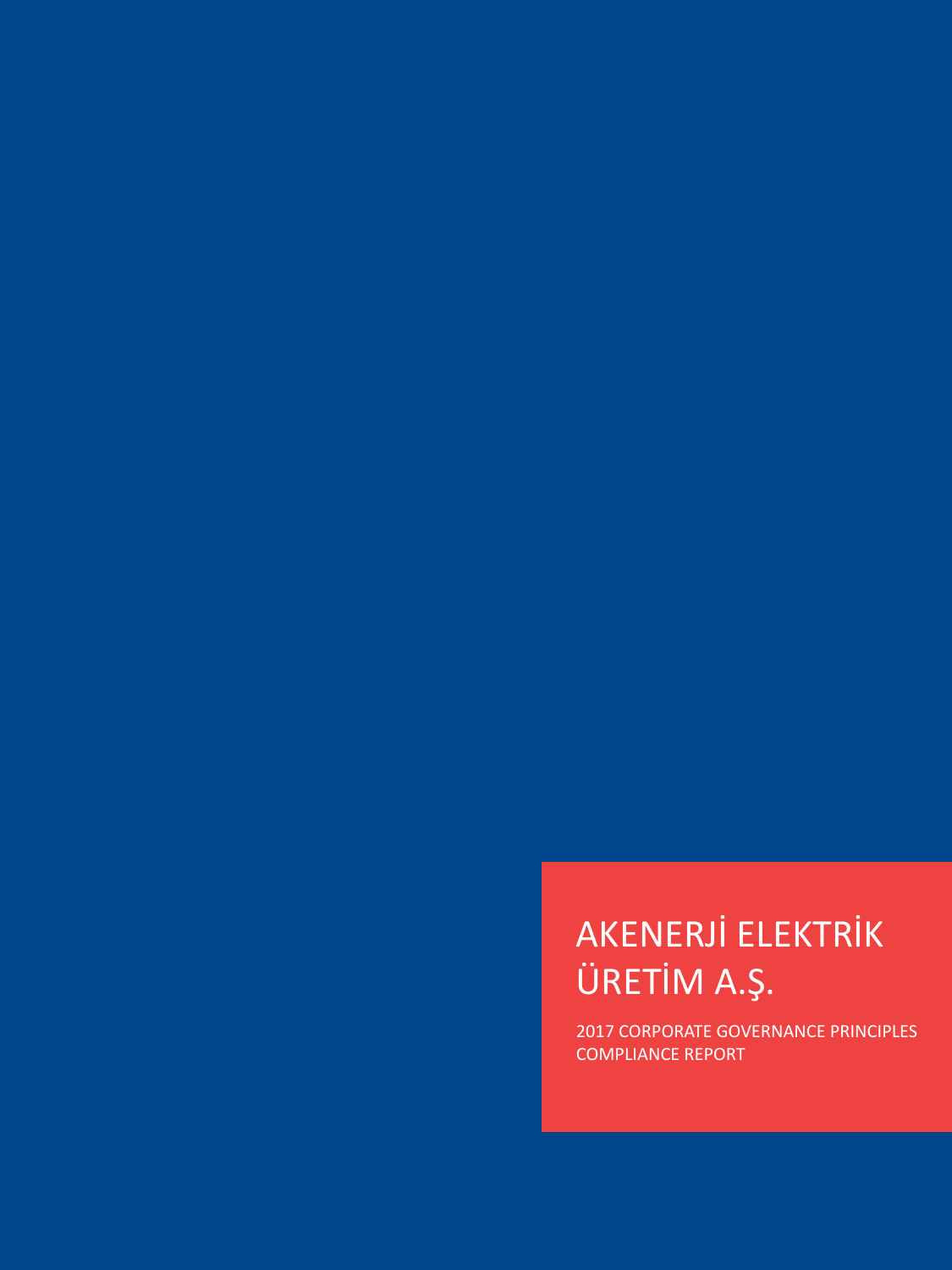# **SECTION I- CORPORATE GOVERNANCE PRINCIPLES COMPLIANCE STATEMENT**

Akenerji Elektrik Üretim Anonim Şirketi ("Akenerji", or "the Company"), targeting continuous creation of value for its customers, employees and shareholders, is well aware that in the current period of high competition and rapid change, the quality of corporate governance practices and financial performance are of equal importance. Corporate governance of a high standard brings about low cost of capital, increases funding opportunities and liquidity, and as a result, enhances competitiveness. Therefore, the Company makes the utmost effort to implement the principles stipulated by the Capital Markets Board (CMB) in its "Corporate Governance Principles."

The Company abides by all obligatory corporate governance principles stipulated under the Capital Markets Board's Corporate Governance Communiqué numbered (II-17.1).

Pursuant to Article 6 of the Capital Markets Board's Corporate Governance Communiqué numbered (II-17.1), the principle that Akenerji is exempt from is defined below:

Within the scope of clause one of the said article, which reads, 'The criteria stated under principle numbered (4.3.4.) regarding the number of independent board members shall not be applied for third group corporations and joint ventures, except for banks, formed of two real persons or legal entities who do not have a capital, management or auditing relationship with respect to a minimum 51% of each other's capital, independent of each other and sharing the management control of the partnership equally with an agreement requiring positive votes by both parties for significant decisions with regard to the corporations, provided that any application made in relation thereto should be accepted by two Independent Board members, shall be sufficient in these corporations.', Akenerji's board includes two independent members, which is also approved by the Capital Markets Board's decision dated 17.04.2012 and numbered B.02.6.SPK.0.13.199-1121, as Akenerji is a joint venture, formed of two legal entities that do not have a capital, management or auditing relationship with respect to a minimum 51% of each other's capital, independent of each other and sharing the management control of the partnership equally with an agreement requiring positive votes by both parties for significant decisions with regard to the corporation.

The reason for not applying the non-obligatory principles that are stipulated under Corporate Governance Communiqué numbered (II-17.1) of the Capital Markets Board are provided below:

• Referring to "Corporate Governance Communiqué" No. 1.3.11, although there are no provisions in this regard in the Articles of Association, General Assembly meetings are held open to the public, as stated in the Company's Internal Guidelines of the General Assembly.

• Referring to "Corporate Governance Communiqué" No. 1.5.2, utmost care is given to the utilization of minority rights, but there is no representative of minority rights on the Board. In addition, minority rights are not recognized for persons possessing less than one-twentieth of the share capital.

• Referring to "Corporate Governance Communiqué" No. 3.1.2, a compensation policy hasn't been created for the Company's employees. The compensation rights of the employees are protected under the relevant legislation.

• Corporate Governance Communiqué Principle numbered 3.2.1: There is no model or mechanism created pertaining to the issue of participation of stakeholders in the management. However, the independent members in the Board of Directors ensure that not only the Company and shareholders, but also all stakeholders are represented in the management. The Company takes into account the opinions and recommendations of employees, suppliers, various NGOs and all other stakeholders, as well as customer satisfaction questionnaires.

• Referring to "Corporate Governance Communiqué" No. 4.2.5, although there are no provisions in this regard in the Articles of Association, the Company's Chairman of the Board of Directors and General Manager are different persons. The duties and authorities of the Chairman of the Board of Directors and the General Manager have been apportioned by the Company, and therefore no single official is able to approve decisions with unlimited authority.

• Referring to "Corporate Governance Communiqué" No. 4.2.8, any possible damages in the Company caused by members of the Board of Directors due to their negligence during the fulfillment of their duties are not insured directly by the Company. However, the liability insurance for any possible damages in the Company caused by members of the Board of Directors due to their negligence during the fulfillment of their duties was underwritten by our main partners, Akkök Holding A.Ş. and ČEZ a.s., covering the relevant executives of the Company. No Material Disclosures have been made in this regard.

• With reference to Corporate Management Notification No. 4.3.9, the only female member of our Board of Directors is Özlem Ataünal.Although there isn't any written policy or target for the ratio of female members on the Board of Directors, the Company aims to include at least 25% (twenty-five percent) female members on the Board, and improvement in the achievement of this target is followed-up by the Board of Directors.

• Referring to "Corporate Governance Communiqué" No. 4.4.5, since the format of the Board of Directors' meetings has already been delineated in detail in the Company's Articles of Association, this format hasn't been put in writing with the Company's internal regulations.

• Referring to "Corporate Governance Communiqué" No. 4.4.7, Members of the Board of Directors spend sufficient time on their responsibilities in the Company. In the event that a member of the Board of Directors serves as a manager or a member of the Board of Directors in another company, the aforementioned situation doesn't lead to a conflict of interest and hinder the responsibility of the member in the Company. Therefore, serving of the Members of the Board of Directors in some other duty

or duties outside the Company is not regulated and restricted by certain rules. Duties fulfilled by Members of the Board of Directors outside the Company are recorded in the "Company General Information Form" through the PDP, and the curriculum vitae of the Board members to be elected are shared through the "General Assembly information document" on PDP and the Company website prior to the General Assembly for election.

• Referring to "Corporate Governance Communiqué" No. 4.6.5, wages paid and all other benefits provided to the Members of the Board of Directors and the senior executives are disclosed to the public through the annual report. However, statements are not made on an individual basis, and are provided with the distinction of Members of the Board of Directors and the senior executives. This issue will be revised in the coming periods.

There is no conflict of interest arising from the foregoing nonobligatory principles governed under the Capital Markets Board's Corporate Governance Communiqué numbered (II-17.1). In the future period, the necessary works will be conducted in consideration of the developments and practices in the regulation towards alignment with Corporate Governance Principles.

# **SECTION II- SHAREHOLDERS**

## **2.1. Investor Relation Department Bölümü**

The Investor Relations Department ("Department"), which was established as per obligation, as well as the Company's organs pursuant to the legislation, serves under the Assistant General Manager of Accounting and Finance, and plays an active role in protecting and facilitating the use of shareholder rights, especially the right to obtain and evaluate information. Questions communicated to the Department in this context, except for confidential information and trade secrets, are responded to either by phone or in writing, in consultation with the most authorized person on the relevant issues.

Information regarding the employees responsible for the Company's Investor Relations Department is provided below.

## **Özge Özen Aksoy**

Investor Relations Department Manager and Deputy General Manager of Finance and Financial Affairs Phone: +90 212 249 82 82/21109 e-mail: oozen@akenerji.com.tr

#### **Nilüfer Aydoğan**

Budget and Control Manager Phone: +90 212 249 82 82/21130 e-mail: naltintasi@akenerji.com.tr

#### **Investor Relations Department**

Phone: +90 212 249 82 82 Fax: +90 212 249 73 55 e-mail: info@akenerji.com.tr

Ms. Özge Özen Aksoy, Investor Relations Department Manager and Deputy General Manager of Finance and Financial Affairs of the Company, holds the Capital Market Activities Advanced Level (License No: 202048) and the Corporate Governance Rating Expertise (License No: 700538) licenses. She serves on a full-time basis under the Assistant General Manager of Accounting and Finance, and also as a member of the Corporate Governance Committee.

Furthermore, in order to demonstrate an effective approach in relations with shareholders, the Investor Relations Department communicates the messages of the Board, and the management strategies pertaining to the Company, to shareholders, in parallel with public disclosures and material disclosures, through meetings held in the presence of intermediaries.

The Investor Relations Department operates to provide accurate, timely and consistent information to current and potential investors, analysts and 3rd parties on request, to enhance the Company's recognition and credibility, to reduce the Company's cost of capital through the implementation of Corporate Governance principles, and to ensure communications between the Board of Directors and participants of the capital market.

BIn line with this objective, the Company attaches great importance to communication with shareholders and investors, and maintains an active investor relations program. The Company has created an accessible and transparent communication platform that encompasses all of its stakeholders, and accordingly organizes periodic meetings and answers relevant questions via email or meetings, upon demand. The demands of financial intermediaries, corporate investors and individual investors are met by email and/or meetings organized periodically, quarterly or on an ad hoc basis, upon request. All written or verbal information requests by shareholders, potential shareholders, analysts evaluating the Company, or academics and students conducting research on the Company or sector, are met via email, telephone, or at meetings at the earliest possible time, with the exception of any information not revealed to the public, or else classified as confidential and trade secrets. The total number of applications divided by 2017 was114. In 2017, the questions from our individual investors were answered by 62 via e-mail, while 52 of them were answered by phone.

In 2017, one to one meetings were held with 4 intermediaries, with the aim of providing them with detailed information regarding the activities of the Company.

In the framework of the public disclosure and transparency principle, 24 "Material Event Disclosures" were made in 2017 to ensure that stakeholders, mainly shareholders, and other related parties were informed in a timely manner.

The report concerning the activities carried out in 2017, which was prepared by the Investor Relations Department, pursuant to Article 11 of the Capital Markets Board's (CMB) Corporate Governance Communiqué Serial: II-17.1, was submitted to the Company's Board of Directors on 16.02.2018 .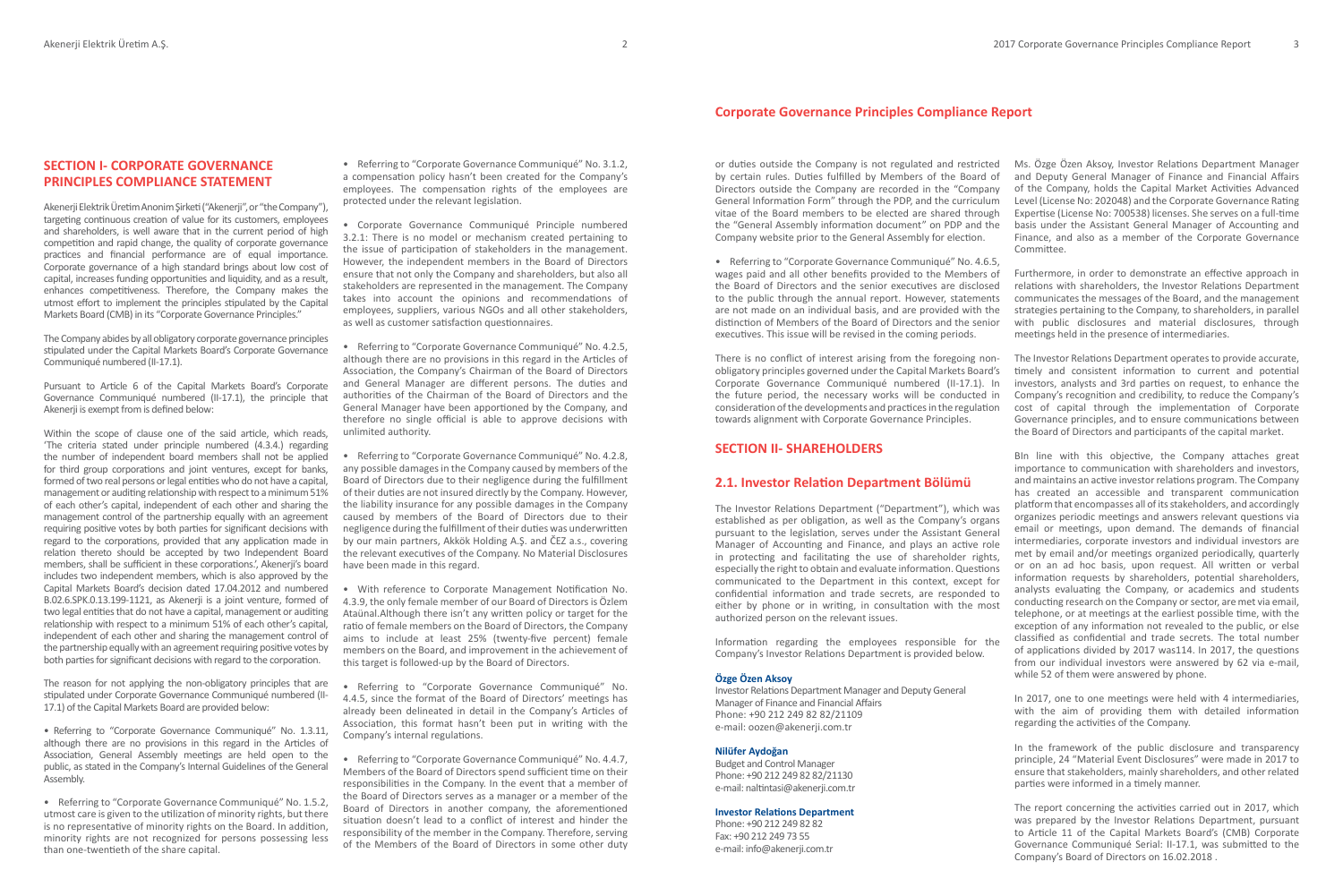# **2.2. Exercise of Shareholder's Right to Obtain 2.3. General Assembly Meetings Information**

All shareholders have the right to obtain and analyze any kind of information that is not classified as a trade secret, within the framework of the regulations in effect. The right to obtain and analyze information has neither been removed nor restricted by the Articles of Association, or else by a decision of any corporate body. All shareholders, including minority and foreign shareholders, are treated equally.

Any type of information and explanation that may affect the use of the shareholder rights are regularly presented on the website (www. akenerji.com.tr) of the Company for the use of the shareholders.

Further to the Capital Markets Board's related regulation provisions and the provisions of the Turkish Commercial Code, the Information Policy published on the Company's website determines Akenerji's public disclosure methods and means, as well as practices and principles regarding Akenerji's communication with capital markets participants.

Company information to be disclosed to the public is presented on the "Public Disclosure Platform" (www.kap.gov.tr) and on the Company's website in a timely, accurate, complete, understandable and easily accessible manner, and in a cost effective way, and so as to assist persons and establishments that may benefit from the disclosure to decide. Additionally, the "e-GOVERNANCE: Corporate Governance and Investor Relations Portal" is used for direct and effective informing of the Company's shareholders.

Principles regarding the public disclosure of information related to future issues are included in the information policy. When forwardlooking information, assumptions, and data based on assumptions are disclosed, particular attention is paid such that these statements do not include baseless, exaggerated forecasts, and that they are not misleading. Attention is also shown such that these assumptions are in compliance with the financial status and operational results of the Company.

In the event that estimates and the grounds regarding the forwardlooking information disclosed to the public do not come to fruition, or when it is understood that they shall not come to pass, the information is updated.

The Company refrains from making transactions which complicate the conduct of private audits. No additional provisions have been included on the right to request the appointment of a private auditor in the Articles of Association. There has been no request for the appointment of a special auditor in 2017.

In addition to the procedures stipulated by legislation, the announcement of the 2016 Ordinary General Assembly meeting, held on February 16, 2018, was made at least three weeks prior to the meeting on www.akenerji.com.tr, the Company's corporate website, the Public Disclosure Platform (PDP), and electronic general assembly system, so as to ensure that the maximum number of shareholders would be reached. The announcement was also published in the Turkish Trade Registry Journal and in a widely circulated national daily newspaper. The documents to be submitted for inspection by the shareholders in accordance with Article 437 of the Turkish Commercial Code No. 6102 were made available at the Company's headquarters and branch offices. Additionally, the "General Assembly Information Documents", which have been drawn up to include issues contained in Article 1.3.1 of the Capital Markets Board's (CMB) Corporate Governance Communiqué Serial: II-17.1, are published on the Company's website and Public Disclosure Platform (PDP) prior to the General Assembly, as well as the notice for the meeting and all notifications and explanations that should be made by the Company pursuant to the legislation.

Each proposal was presented explicitly and under a separate title on the General Assembly agenda. There were no subjects regarding the agenda of the Company's 2016 Ordinary General Assembly meeting dated June 02, 2017 communicated in writing by the shareholders to the Company's Investor Relations Department to be included in the agenda.

In 2017, the Company held one Ordinary General Assembly meeting. In order to expand and facilitate the attendance of shareholders to the General Assembly, particular attention was paid to hold the meeting in a central location in Istanbul that would not create inequality among the shareholders, and that would enable the shareholders to attend the meetings at the lowest possible cost. The meeting location was selected based on the estimated number of attendees. No members of the media participated in the meeting.

Our shareholders could participate in the General Assembly meeting not only in person, but also in the electronic medium by means of electronic general assembly. 55,072,584,472 shares out of 72,916,400,000 shares (75.528%), representing the capital of the Company, were represented in the Ordinary General Assembly meeting held on June 02, 2017. The minutes of the General Assembly meeting and the list of attendees were published on the Company website (www.akenerji.com.tr) and in the Public Disclosure Platform (PDP).

During the General Assembly meeting, the Chairman of the Assembly ensured all topics on the agenda were conveyed in an impartial, detailed, and understandable manner, while questions not considered as trade secrets from general assembly attendees were answered. Pending from the General Assembly meeting, in line with principle 1.3.5 of Corporate Governance Notification no. II-17.1 of the Capital Markets Board, there were no questions answered in writing by the Investor Relations Department after the Ordinary General Assembly.

Members of the Board of Directors in charge of the agenda items, other related persons, executives who were responsible for preparing the financial statements, and auditors were present at the Company's 2017 Ordinary General Assembly meeting in order to provide the necessary information and to answer questions.

No transactions came into question for which the affirmative vote of a majority of the independent members of the Board of Directors was sought for a resolution in the Board, nor was the relevant resolution left to the General Assembly due to negative votes.

All donations and aids made by the Company were briefed to the shareholders as a separate agenda item during the 2016 Ordinary General Assembly meeting, and information regarding the donations and aids made during the year was included in the annual report.

Although there are no provisions pertaining to this matter in the Articles of Association, General Assembly meetings are held open to the public, as stated in the Company's Internal Guidelines on Working Principles and Procedures of the General Assembly.

The shareholders who held management control in 2017, the members of the Board of Directors, the executive managers, and their first and second degree relatives by blood or by marriage, haven't carried out any significant transactions that may result in conflicts of interest, either with the Company or its subsidiaries. Furthermore, they haven't carried out any transactions in the same line of business as the Company or its subsidiaries, by themselves or on behalf of others, and haven't become partners without limits of liability in a company that is engaged in the same line of business. Likewise, there are no transactions carried out by people who also have access to Company information other than the aforesaid persons, on behalf of themselves, within the scope of the Company's line of business.

No person or organization is privileged to access the Company's information.

# **2.4. Voting Rights and Minority Rights**

The Company avoids implementations that hinder the exercise of voting rights. It offers the opportunity to each shareholder, including those of foreign nationality, to exercise voting rights in the most convenient and suitable manner.

There is one (1) voting right for each share in the Company, and there is no privilege in the Company's Articles of Association for voting rights.

None of the Company's partnerships has a cross shareholding relationship.

There is no representative of minority rights on the Board. The minority rights in the Company are subject to the Turkish Commercial Code, the Capital Markets Law, and relevant legislations, and haven't been determined to be less than one-twentieth of the share capital.

## **2.5. Dividend Rights**

The Company's Dividend Distribution Policy, reorganized by our Board of Directors in line with provisions and principles stated in Dividend Notification article (no. II-19.1) of the Corporate Governance Notification of the Capital Markets Board, was presented to the General Assembly at the 2016 General Assembly Meeting, and approved by the shareholders. This was publicly announced on the Company's website and included in the annual report.

The Company's Dividend Distribution Policy contains clear and minimal information enabling investors to foresee the distribution procedures and principles of the profit to be gained by the Company in future periods. A policy maintaining the balance between the benefits of shareholders and the benefit of the Company is being followed in dividend distribution, as detailed in the Company's Dividend Distribution Policy.

The Company's Dividend Distribution Policy is included in the Annual Report.

There are no privileges for participation in the profit of the Company.

During the 2016 Ordinary General Assembly meeting, it was resolved:

1- Not to distribute any dividend since there is a loss in our consolidated financial statements, prepared within the framework of the provisions of the Tax Procedure Law (TPL) and the Capital Markets Board's (CMB) Communiqué Serial: II-14.1 on "Principles Regarding Financial Reporting in Capital Markets",

2- To reserve the net period loss in the legal records of the Company, prepared according to the provisions of the Tax Procedure Law (TPL), and the net period loss in the financial statements, prepared pursuant to the CMB's Communiqué Serial: II-14.1, in the consolidated financial statements of the Company.

# **2.6. Transfer of Shares**

Article 8 of the Articles of Association pertaining to the transfer of shares is as follows:

"The direct or indirect acquisition, by a real person or legal entity, of shares representing more than five percent of the capital of the Company, and share acquisitions that result in an increase in a shareholder's shares exceeding five percent of the Company's capital, or a transfer of shares that leads to the fall of a shareholder's share below the above-mentioned rate, are subject to the Turkish Energy Market Regulatory Board approval. Such provision is also applicable for obtaining the right to vote and pledging the shares.

Even if there is no transfer of shares, the issuance of a dividend right certificate is subject to approval by the Turkish Energy Market Regulatory Board, regardless of the ratios stated in the first paragraph.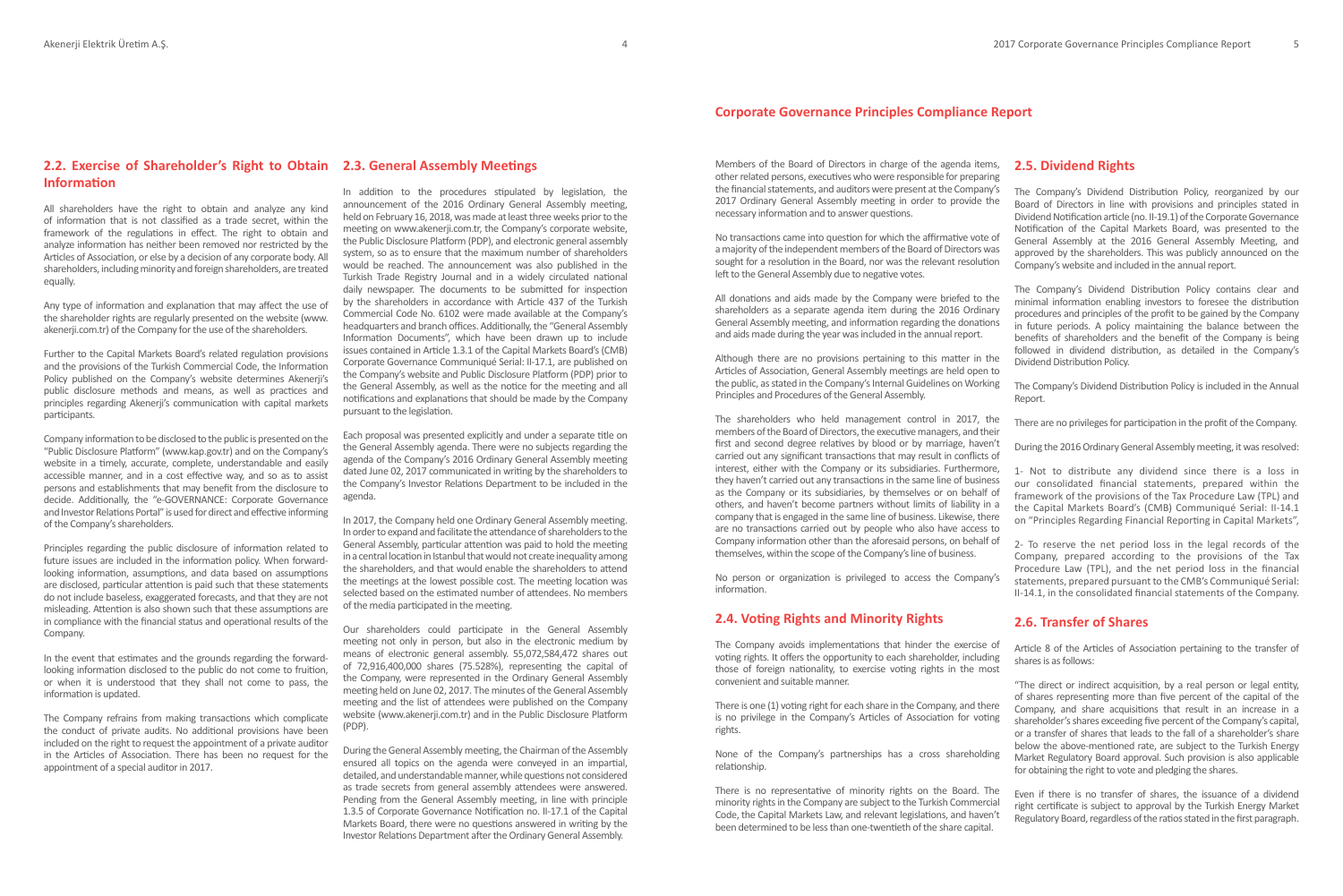If, within the scope of non-recourse project financing provided to the Company, the establishment of control and/or affiliate relationship between the banks and/or financial institutions and the Company due to loan agreement provisions covering cases such as a default in payments, leads to a violation of the market share limitations imposed by the applicable regulation, such violation shall be amended within the time period granted by the Turkish Energy Market Regulatory Board.

The transfer of the shares shall be binding on the Company upon the registration thereof into the Shareholders' Ledger, based on the approval of the Board of Directors.

Other than those that are traded, shareholders holding registered shares who wish to transfer their shares, which are not being traded, shall apply to the Board of Directors by written petition. The Board may reject the approval request based on one of the significant reasons stated below. Moreover, shareholders holding registered shares that are not traded may freely transfer their shares to shareholders holding the same group of shares, or establish usufruct rights to their benefit.

With regards to shareholders holding registered shares that are not being traded, transfers or establishment of usufruct rights to third parties, except for shareholders with the same group of shares and affiliates, the Company may deem the following as significant reasons, and reject approval requests for transfer of shares or establishment of usufruct rights:

a) If another company or enterprise ("Competitor") competing with the Company and the Competitors' owner, shareholder (including private and venture capital funds and their shareholders), or whatever their title, persons who are managers or employees of such companies, or their spouses and those who are in lineal kinship with them, or companies where the said persons have direct or indirect control, wish to acquire shareholding;

b) With regards to the protection of the Company's scope of business or economic independency, if a person or persons acting together wish to directly or indirectly acquire 5% or more of the Company's shareholding composed of registered shares

Regulations of the Capital Markets Board shall apply to transfers of registered shares that are traded.

Save for the first two paragraph of this Article, transfer of the registered shares of the Company shall be subject to the relevant provisions of the Turkish Commercial Code, the Capital Markets Law and the Electric Market Law."

# **SECTION III - PUBLIC DISCLOSURE AND TRANSPARENCY**

## **3.1. Corporate Website and Content**

The address of the website is included in the Company letterhead.

The Company's website is designed and updated in accordance with Article 2.1 of the Capital Markets Board's (CMB) Corporate Governance Communiqué Serial: II-17.1, the Turkish commercial Code, and relevant secondary legislation. Any stakeholders who wish to obtain more information on the Company can access Company officers through the e-mail address, info@ akenerji.com.tr, or by filling out the Contact Form on http://www.akenerji.com.tr/iletisim-formu.

The Company's shareholding structure is disclosed and updated on the Company's corporate website in such a way as to show shareholder's names, share amounts and rates.

Basic information contained on the website is also prepared in English for the use of international investors. In addition, international investors who require further information on the Company can access company officers via the info@akenerji.com.tr e-mail address, or by filling out the Contact Form on http://www.akenerji.com.tr/iletisimformu.

#### **3.2. Annual Report**

The Board of Directors of the Company has drawn up the annual report on the basis of the Turkish Commercial Code and Capital Markets Board regulations, providing sufficient detail for the public to acquire complete and accurate information on the Company's operations. The annual report contains all information regulated under Corporate Governance Principles.

## **SECTION IV - STAKEHOLDERS**

## **4.1. Informing the Stakeholders**

The Company stakeholders are persons, institutions and interest groups that are associated with the Company in terms of achieving its goals, or else related to its activities, such as employees, creditors, customers, suppliers, and various non-governmental organizations.

The Company's code of ethics guarantees the rights of stakeholders regulated by legislation and mutual agreements. The stakeholders are informed within the framework of the policy created by the Company in accordance with current legislation and ethical rules. In addition, it is aimed to inform all stakeholders through press releases, annual reports, the corporate website, and applications within the scope of the disclosure policy, based on transparency. Intranet, which is an in-house information sharing medium, and printed documents are used actively, as the "Akenerji

E-Bulletin" is published on a quarterly basis, and the bulletin "Akkök Haberler" is published on a monthly basis. While performing their duties, the Company's employees are expected to fulfill their responsibilities by valuing the interests of the Company above the interests of themselves, their families and relatives. Employees shall refrain from any interference that may be construed as benefiting themselves or their relatives. Foreseeable potential conflict of interest situations, and situations defined by the Company management, are shared with the employees, and the Company management takes the necessary measures.

The ethical values of the Company have been established and these values have been announced to the public on the Company's corporate website. Moreover, the Company stakeholders are informed about any issues concerning them, either through meetings or by e-mails and phone calls.

In cases where the rights of stakeholders stipulated in legislation and contracts are expressly violated by the Company within the framework of legislation and contracts, recourse to indemnification is provided by the Company. The Company ensures the convenience necessary for the utilization of mechanisms such as indemnification provided for stakeholders in legislation or contract. The Company does not have a particular indemnification policy regarding its employees, and such employee rights are protected within the scope of relevant legislation.

The stakeholders may communicate any transactions of the Company that are contrary to legislation or ethically inappropriate to the Corporate Governance Committee, or to the Ethics Representative, by e-mailing to etik@akenerij.com.tr. No such notification was made by stakeholders in 2017.

When a conflict of interest arises between stakeholders, or in case a stakeholder is part of more than one interest group, a policy as balanced as possible in terms of the assertion of held rights is pursued, and efforts are made to protect each right individually from one other.

The Company gives priority to customer satisfaction in the sales and marketing of the goods and services and takes the required measures to ensure such satisfaction.

The Company takes the required measures, reviews and updates its processes in order to establish and maintain relationships, which are in accordance with the laws and the provisions of the established agreement with the customers and suppliers, to which it provides goods and services, and to protect the international and sector standards in provision of goods and services.

Information pertaining to suppliers and customers is deemed within the scope of trade secrets, and attention is paid to its confidentiality.

It is essential that demands of the customer in respect of the goods or services purchased by the customer are immediately fulfilled, if any, in accordance with the agreement provisions, otherwise in accordance with the legislation provisions, and customers are informed regarding the delays without waiting for the deadline.

The Company chooses its suppliers in accordance with the Supplier Selection and Evaluation Procedure, and evaluates their performance on an annual basis. In the evaluation process, compliance with the Akenerji specs, delivery time, working in harmony with Akenerji and complaints are evaluated over the Oracle e-business management system. As a result of this evaluation, the Approved Suppliers List is created by the end of the year.

Akenerji specifications, agreements and product specs are included within the information shared by Akenerji with its suppliers.

# **4.2. Participation of Stakeholders in Management**

The mechanisms and models that encourage the participation of stakeholders, particularly Company employees, in the management are developed so as not to hinder the operations of the Company. The participation of stakeholders in the management of the Company is supported by tools such as proposals or surveys, again, in a manner that does not hinder Company operations.

Additionally, the participation of employees in the management of the Company is ensured through annual performance assessment meetings, suggestion systems and annual meetings held within the Company.

It has been decided to obtain the 9001:2015 Quality Management System, ISO 14001:2015 Environmental Management System and OHSAS 18001:2007 Occupational Health and Safety Management System certifications, covering all the power plants of Akenerji in operation. In this context, a Quality Project Team has been serving within the Company for a number of years. The Head of the Quality Project Team works under the Director of Environment, Quality and OHS.

Likewise, ISO 27001 Information Security Management System engagements are carried out by the Information Security Project team for Head Office, Uluabat HPP and Erzin NGCCPP.

This team cooperates with all departments in order to determine the necessary preparation, audit and reporting standards for obtaining relevant certifications, and submits the results for management approval by considering the suggestions received from employees. Since this operation is shaped by the contribution of all Akenerji employees, it plays a significant role in the Company's in-house communications.

In each and every power plant, we have Environment Representatives and Health Security Representatives, who hold Quality, Environment and Occupational Health Safety Management Systems internal auditor certification, and receiving regular trainings in this area. Moreover, employee representatives working as per the Labor Law are assigned in each power plant and our head office. These employee representatives assume duties representing the employees in all sorts of recommendations, complaints and feedbacks.

Furthermore, the presence of independent members on the Board of Directors enables the representation of all stakeholders, as well as the Company and the shareholders. The Company takes into consideration, where necessary, any views and suggestions that are communicated by other stakeholders.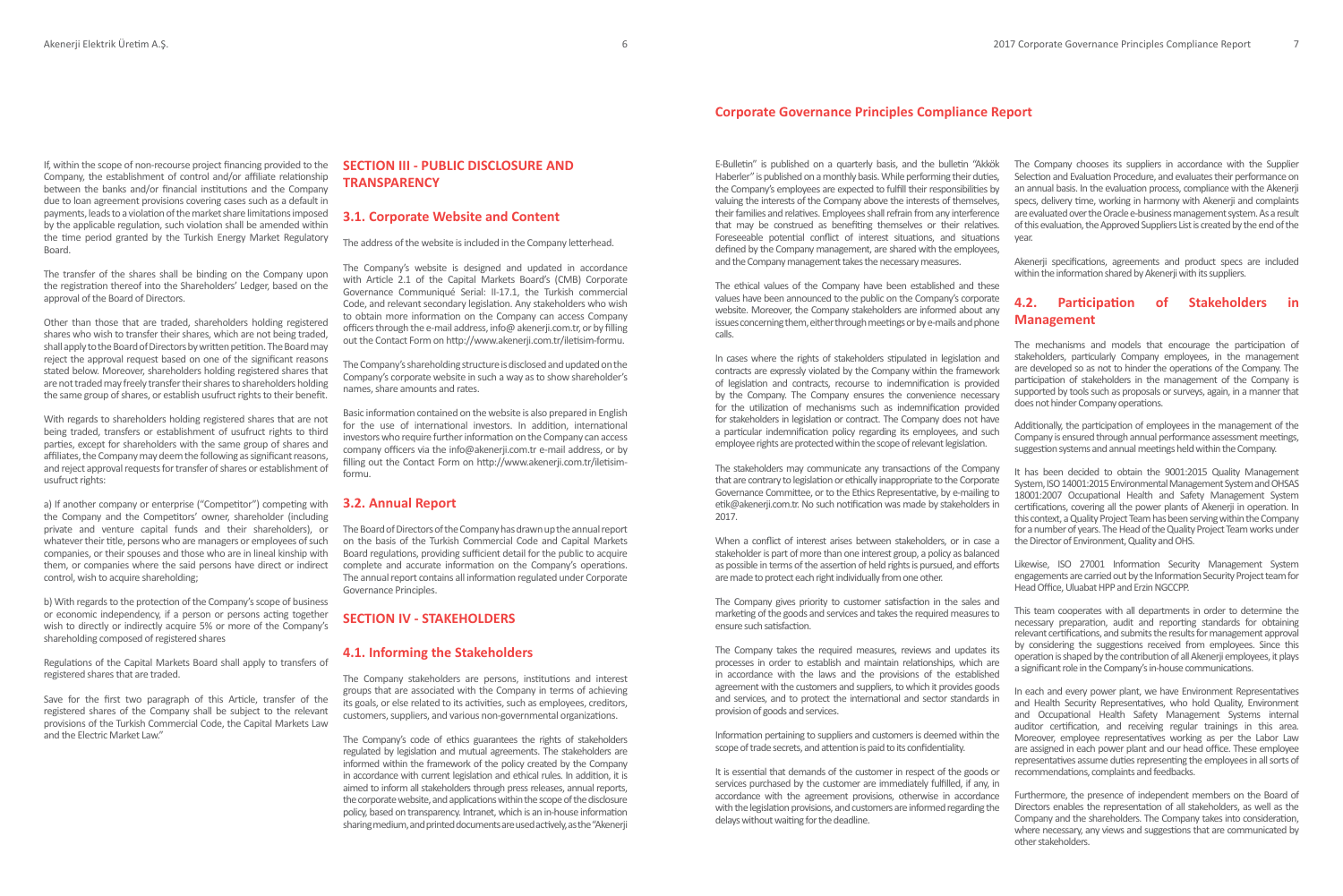Occupational health and safety is a prioritized subject at Akenerji. All kinds of measures, including prevention of occupational risks, training and briefing, are taken, events are organized, tools and equipment are provided in order to protect the health and safety of employees, and the employees are informed on this subject by establishing the required procedures and instructions. Continuous improvement and development is in progress to ensure a safe working environment and conditions for the employees. In this regard, duties and authorities of the Employee Representatives, appointed as per the Occupational Health and Safety legislation, are as stated below:

• To participate in the activities of the Akenerji and Akhan Occupational Health and Safety Boards at the Headquarters,

• To be authorized to represent the employees in subjects such as participating in activities pertaining to Occupational Health and Safety, following the activities, requesting for measures to be taken, and making proposals.

• To solicit the opinions and suggestions of employees,

• To counsel the employer for the elimination of source of hazards or for decreasing the risks arising from the hazards and to have the right to request from the employer to take necessary measures.

There are measures in place to prevent any racial, religious, language, and gender discrimination among employees, and to protect them against physical, psychological and emotional abuse. In 2017, there were no complaints from the employees, especially on discrimination.

The Company does not constitute any hindrance against the effective recognition of the freedom of association and the collective bargaining right.

# **4.4. Ethical Rules and Social Responsibility**

The activities of the Company are carried out within the frame of the ethical principles announced to the public via the website of the Company.

Aware of its responsibility to society at large, Akenerji carries out all of its operations in such a way as to prevent environmental pollution and protect natural resources and takes all the necessary precautions to these ends. The Company prioritizes the invention, development, adoption and implementation of innovative and environment friendly technologies by taking environmental impacts into account under the scope of its Environment Policy. In this context, new investments benefiting from state of the art technology is at the forefront and full compliance with environment legislation starts off with the Environmental Impact Assessment (EIA) stage in all innovative projects implemented. The disposal and recovery operations of waste generated at Akenerji power plants are carried out in accordance with the provisions of the regulation issued by the T.R. Ministry of Environment and Urban Planning.

Our Company pays special attention to finding, developing, adopting and implementing innovative and environment friendly technologies that are included in the scope of our Quality Policy. For this reason, our operational power plants and the Headquarters are subject to integrated management systems. Akenerji Integrated Management System includes ISO 9001 Quality Management System Certification, ISO 14001 Environmental Management System Certification and OHSAS 18001 Occupational Health and Safety Management Systems Certification. Our 10 locations (Headquarters and the Ayyıldız, Uluabat, Akocak, Burç, Bulam, Feke I, Feke II, Himmetli, Gökkaya and Erzin Power Plants) hold the Integrated Management Systems certification as of the end of 2016. Upon the revision of the ISO 9001 Quality Management System and ISO 14001 Environment Management System standards in 2015, alignment with standards was completed, and ISO 9001:2015 and ISO 14001:2015 certifications were obtained for all power plants.

Moreover, the level of consciousness has been enhanced by means of engagements on information security, which has gained in importance in recent years, and TS EN/ISO 27001 certification's continuity has been ensured for Head Office, Uluabat HPP and Erzin NGCCPP.

Our policies and documents within the scope of integrated management systems can be accessed through the Company's corporate website under the title of Sustainability.

The Company is aware of the importance of improving social standards as well as its responsibility for providing quality products and services within the scope of Corporate Social Responsibility Principles. The Company is sensitive to the needs of society, without ignoring future generations. In this manner, Akenerji has adopted the principle of making contributions to social enrichment by making donations and social aids in a variety of fields, especially in education, environment, sports, culture and arts, in the regions where it carries out its activities.

Within the scope of our Corporate Social Responsibility Principles, the Company spent a total amount of TL 257,722.42 for donations and aid to various associations and foundations, in 2017.

The Company takes measures against all kinds of corruption, including bribery and extortion. The necessary awareness raising and control activities are coordinated by the Human Resources Department.

Provision is made for employee development programs that enhance knowledge, skills and qualities in pursuit of Company targets, and that are based on constant learning, development and the inculcation of the Company's results-oriented philosophy. At the same time, resources are also set aside for programs that contribute to social and cultural development. In development planning, training and development solutions suitable for the situation at hand are employed by taking the needs of the Company and its employees into account.

Job descriptions of Company employees are announced to the employees. Efficiency is taken into consideration while determining salaries and other benefits. Akenerji uses a Performance Assessment and Remuneration model, the validity and reliability of which have been proven worldwide. This is a wage and vested benefits model which is objective, transparent, and one that reflects the reality of the domestic and international business arena, and is based on the equality and equity principles grounded in remuneration specific to the job at hand.Akenerji Salary and Benefits systems are annually compared to the whole market and related groups, and regular revisions are made. Implementation of a competitive salary policy is targeted.

The Performance Management System is a structure that aims to create a sense of shared corporate targets among individuals, thus strengthening the mutually shared corporate culture. Employees working within the system transparently see their personal contributions and the effects of these contributions in the corporate dimension. The output of the Performance Management System is channeled into the development planning, talent management, career and substitute planning, remuneration and rewarding processes of the Human Resources Department; thus a structure is formed that integrates all of these processes in one system, allowing them to feed off each other. Employees are supported in pursuing a common goal through promotions that underpin the high performance culture of the Company. Meanwhile, leadership and the functional competence of the Company are measured through a 360o assessment, in order to gauge precisely how employees achieve work results. By this means, the strengthening and implementation of competences that move the Company forward and serve its corporate reputation and sustainability, are safeguarded within a unified system.

Managing relations with employees is addressed under the responsibility of the Human Resources Department, and no Employee Representatives have been appointed in this regard. The Human Resources Dept. functions as a bridge between the employees and the management, and works together with the Company's management in forwarding the demands and requests of the employees to the management, and producing solutions in line with needs. The Human Resources Dept. is jointly responsible with the management team for the execution of the Labor Law and Human Resources processes, within the scope of staff regulations in a healthy way. In addition to this, Akenerji provides an "open door" policy opportunity to its employees. The open door policy gives every employee the opportunity to reach the General Manager and the other top managers easily about any issues pertaining to their jobs and Akenerji.

## **4.3. Human Resources Policy**

Factors of Akenerji's Human Resources Policy are as follows:

- We provide equal opportunity to everyone.
- We match the right person with the right job.
- We pay fair wages for work as a result of work assessment. • We evaluate success with measured performance and proven abilities.
- We enhance efficiency by means of creating motivation and loyalty.
- We recognize and reward each other's accomplishments promptly.
- We work in collaboration, ensuring the continuity of work harmony.
- We inform promptly, accurately, openly and multi-dimensionally.

While the recruitment policies are prepared and career planning is conducted, the principle of giving equal opportunities to persons with equal conditions is adhered to. If it is foreseen that changes in executive positions may cause problems in Company management, succession planning is prepared for the determination of executives to be assigned.

The criteria regarding personnel recruitment are not defined in writing. However, the criteria presented hereunder are abided by in personnel recruitment.

It is our human resource policy to select candidates who have the expertise, skills, experience and capabilities required by the position, are compatible with the culture and values of the Company, and will serve the strategies and targets of the Company. In our employment procedure, most contemporary assessment systems are utilized in order to determine the most objective decision and to employ the finest individuals for the job.

Akenerji's Human Resources Policy aims to ensure equality in terms of learning and development-related opportunities, thereby providing employees the support they need appropriately in helping them to increase their performance.

Akenerii, implements a management system that values humanity and promotes creativity, communication and employee participation. It is aware of the extreme importance of creating an environment of open, close and uninterrupted communications between management and employees in fostering employee motivation and efficiency.

Akenerji, management seeks to implement internationally accepted models and human resources practices that utilize integrated systems. As such, the modern and integrated systems that the Company opts for ensure the generation of business results in all human resources processes ranging from employment to performance management systems, and from development to the remuneration and termination of employees.

Fairness is the key factor in all benefits granted to employees. Training programs to enhance employees' knowledge, skills and manners are organized, and training policies are created.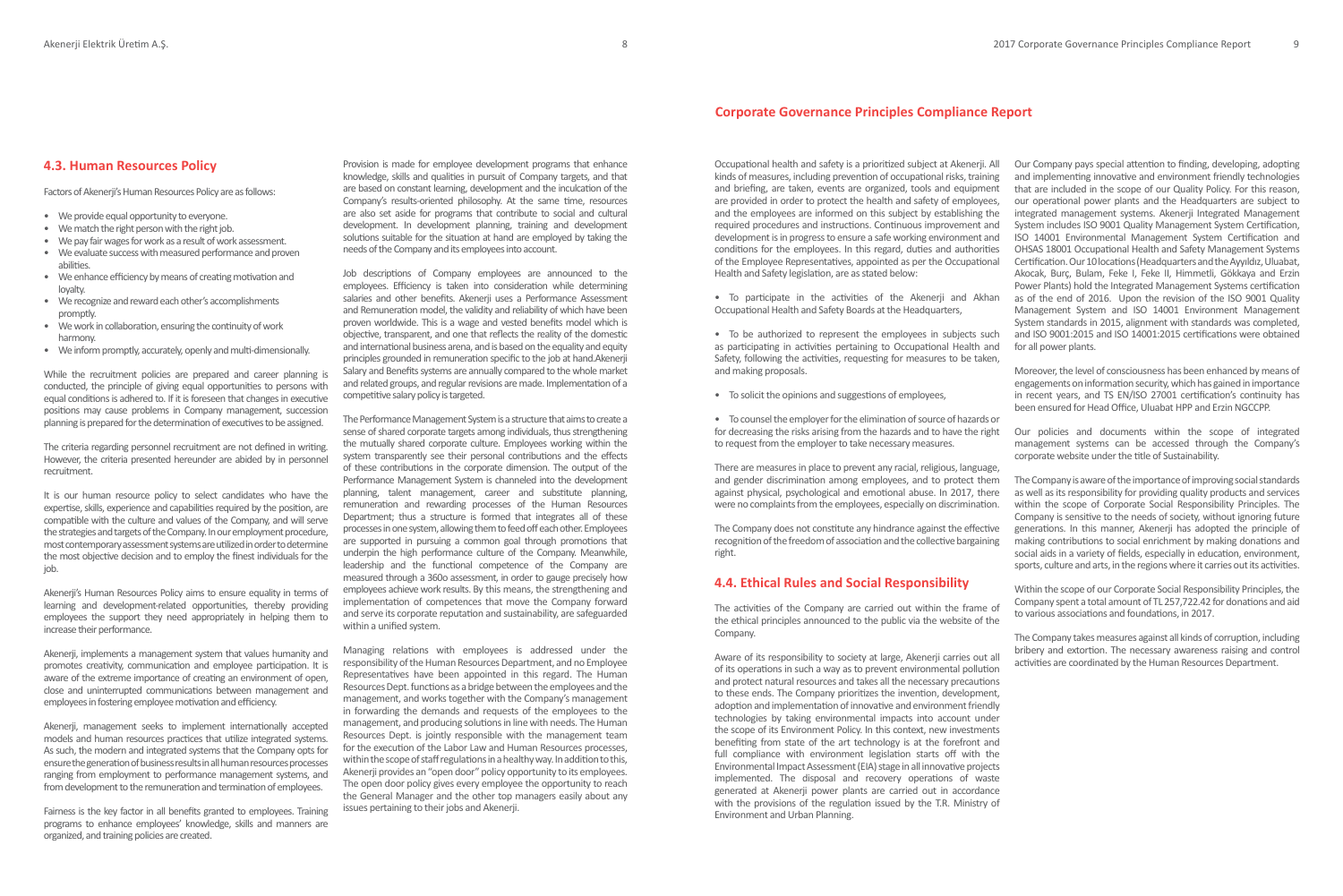**SECTION V - BOARD OF DIRECTORS**

# **5.1. Structure and Formation of Board of Directors**

The Board of Directors is composed of a total of 8 members, including 2 (two) independent, 2 (two) executive and 4 (four) non-executive members. The CVs (Curriculum Vitae) of the members of the Board of Directors are presented in the Company's annual report. 31.12.2017 tarihi itibariyle Yönetim Kurulu Üyelerimiz aşağıdaki gibidir:

| <b>Name Surname</b>        | Title                                                 | <b>Date of Appointment</b> | <b>Term</b> |
|----------------------------|-------------------------------------------------------|----------------------------|-------------|
| Ahmet Cemal DÖRDÜNCÜ       | Chairman of the Board (Non-Executive)                 | 26.04.2016                 | 3 Years     |
| Tomas PLESKAC              | Vice Chairman of the Board (Non-Executive)            | 26.04.2016                 | 3 Years     |
| Özlem Ataünal              | Board Member / Executive Committee Member (Executive) | 05.04.2017                 | 3 Years     |
| Petr DOKLADAL              | Board Member / Deputy General Manager (Executive)     | 26.04.2016                 | 3 Years     |
| Ahmet Ümit DANISMAN        | Board Member (Non-Executive)                          | 26.04.2016                 | 3 Years     |
| Vratislav DOMALİP          | Board Member (Non-Executive)                          | 26.04.2016                 | 3 Years     |
| Yahya Mehmet İzzet ÖZBERKİ | Independent Board Member                              | 26.04.2016                 | 3 Years     |
| Jiri SCHWARZ               | Independent Board Member                              | 26.04.2016                 | 2 Years     |

In the Board of Directors, there are executive and non-executive members. A non-executive member of the Board of Directors is the person who – except his/her Board of Directors' membership – is not in charge of any other administrative task in the Company and who is not involved in the daily work flow and in the ordinary activities of the Company. The majority of the members of the Board of Directors is composed of the non-executive members.

The General Manager of the Company and the Chairman of the Board of Directors are different persons. The Members of the Board of Directors spend sufficient time on their responsibilities in the Company. In the event that a member of the Board of Directors serves as a manager or a member of the Board of Directors in another company, the aforementioned situation doesn't lead to a conflict of interest or hinder the responsibility of the member in the Company. Therefore, serving of the Members of the Board of Directors of some other duty or duties outside the Company is not regulated or restricted by certain rules. Duties fulfilled by the Members of the Board of Directors outside the Company are submitted for the information of the shareholders on the "Company General Information Form" page through the PDP, on the Company website, and in their CVs under the Corporate Governance section of the Annual Report.

During the ordinary general assembly meeting dated 26.04.2016, the Independent Board Member, Jiri SCHWARZ, was elected for 2 years, and other Board Members were elected to their posts for 3 years. Özlem Ataünal temporarily replaced the Board of Directors Member, Raif Ali Dinçkök upon his resignation on April 5, 2017, and was assigned as a member of the Board of Directors. This will be voted on at the next meeting of the General Assembly in line with Article 363 of the Turkish Commercial Code.

Among the members of the Board of Directors, there are independent members who have the capability of performing their duties without being influenced under any circumstances. The term of office of the independent members of the Board of Directors is up to three years and it is possible that they can be elected by being re-nominated. Two independent members are nominated to the Corporate Governance Committee, which also fulfills the duties of the Nomination Committee. The Corporate Governance Committee presented ahya Mehmet İzzet ÖZBERKİ and Jiri SCHWARZ for approval by the Board of Directors as independent board members on 01.04.2016.

The Independency Statements of our independent members of the Board of Directors are included in the Annual Report. In 2017, there was no condition terminating the independency of the Independent Members.

The only female member of our Board of Directors is Özlem Ataünal. The Company aims to include at least 25% (twenty-five percent) female members on the Board of Directors, and improvement on the achievement of this target is followed-up by the Board of Directors.

# **5.2. Working Principles of the Board of Directors**

The Board of Directors is responsible for the Company's achievements, operational and financial performance objectives as determined and disclosed to the public. The Board of Directors carries out its activities in a transparent, accountable, just and responsible manner.

The Chairman and Deputy Chairman were appointed from among the Board Members, and duties were allocated accordingly.

Considering the opinions of related board committees, the Board of Directors establishes the internal control system in such a way as to include risk management and information systems and processes, which will minimize the effects of the risks impacting the Company's stakeholders, mainly the shareholders. The Board of Directors reviews the efficiency of risk management and internal control systems at least once a year.

The General Manager of the Company and the Chairman of the Board of Directors are different persons.

Although not included in the Articles of Association, the authorities of the Chairman of the Board of Directors and the General Manager are clearly defined and separated in the Company's organizational chart. No one in the company is entrusted with unlimited authority to decide on an individual basis.

The Board of Directors plays a part in the preservation of effective communication between shareholders and the company, and in settling and resolving any disputes that may arise among them. In this respect, the Board of Directors is in constant contact with the Corporate Governance Committee and the Investor Relations Department.

Any possible damages in the Company caused by the members of the Board of Directors due to their negligence during the fulfillment of their duties are not insured directly by the Company. However, the liability insurance for any possible damages in the Company caused by the members of the Board of Directors due to their negligence during the fulfillment of their duties was underwritten by our main partners, Akkök Holding A.Ş. and ČEZ a.s., covering the relevant executives of the Company. No Material Disclosures have been made in this regard.

The chairman of the Board of Directors, getting in touch with the other members of the Board of Directors and the General Manager, determines the agenda of the Board of Directors' meetings. On the other hand, other members may suggest changing the meeting agenda. In order to ensure equal information flow, information and documents related with the agenda items of the Board of Directors' meeting are submitted to the review of the members of the Board of Directors, prior to the meeting. The members pay special attention to attend every meeting and to state their opinions, by reviewing the related information and documents of the meeting agenda items and by making necessary preparations. The Board meetings can be held through remote access opportunities such as video conferencing, teleconferencing and the internet. The views of members who couldn't attend the meeting but communicated their views in writing to the Board of Directors, are submitted for the information of other members.

In accordance with the Articles of Association of the Company's, the Board of Directors convenes when the in Company's business requires and at least five times a year in any case. Within the 2017 activity year, the Board of Directors convened five times. A total of 36 resolutions were taken by the Board of Directors in 2017. All of these meetings were attended by the majority of the board members, and the resolutions were taken unanimously by the members who attended the meeting.

In the Board of Directors, each member has one right to vote. In accordance with the Company's Articles of Association, in Board of Directors' meetings at least one member more than one-half  $(\frac{1}{2})$  of the total number of members of the Board of Directors must be present. The decisions of the Board of Directors are made with the affirmative votes of the members who are at least one member more than one-half (½) of the total number of members of the Board of Directors.

Company's Articles of Association and related legislation provisions shall be applied about the issues regarding how to hold the meetings and make invitations for the meetings.

The subjects included in the agenda of the Board of Directors meetings are discussed clearly in all aspects. In 2016 meetings, none of the members of the Board of Directors cast dissenting votes for any resolutions. In 2017, weighted voting rights or negative veto rights were not bestowed to the members of the Board of Directors.

Weighted voting right or negative veto right was not granted to the Board Members.

# **5.3. Number, Structure and Independency of the Committees Established in the Board of Directors**

The Company's Board of Directors revises the structure and activities of the existing committees within the framework of provisions set under the Capital Markets Board's Corporate Governance Communiqué. Hence, the Audit Committee, Early Detection of Risk Committee and Corporate Governance Committee have been established. The duties and responsibilities of the Nomination Committee and the Remuneration Committee are fulfilled by the Corporate Governance Committee.

#### (As of 31.12.2016)

## *Committee in Charge of Audit*

| <b>Name Surname</b>        | Title                     |
|----------------------------|---------------------------|
| Yahya Mehmet İzzet ÖZBERKİ | Chairman of the committee |
|                            | (Independent Member)      |
| Jiri SCHWARZ               | Member of the committee   |
|                            | (Independent Member)      |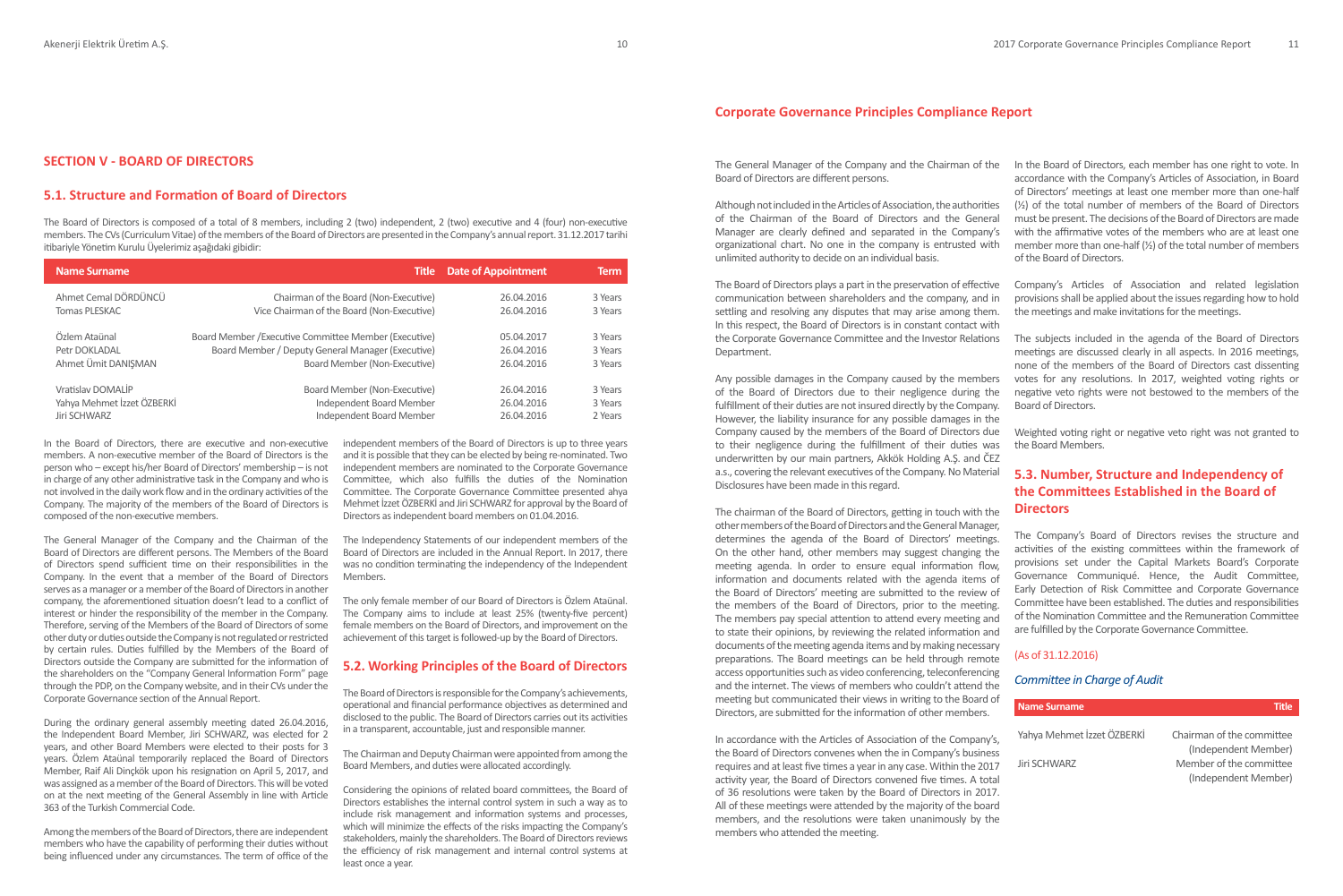#### *Corporate Governance Committee*

| <b>Name Surname</b>        | Title                     |
|----------------------------|---------------------------|
| <b>Jiri SCHWARZ</b>        | Chairman of the committee |
|                            | (Independent Member)      |
| Yahya Mehmet İzzet ÖZBERKİ | Member of the committee   |
|                            | (Independent Member)      |
| Petr SEDLAK                | Member of the committee   |
| Özge ÖZEN AKSOY            | Member of the committee   |

# *Early Risk Determination Committee*

| <b>Name Surname</b>        | Title                     |
|----------------------------|---------------------------|
|                            |                           |
| Yahya Mehmet İzzet ÖZBERKİ | Chairman of the committee |
|                            | (Independent Member)      |
| <b>Jiri SCHWARZ</b>        | Member of the committee   |
|                            | (Independent Member)      |

The fields of activity, working principles and members of the committees were determined by the Board of Directors and disclosed to the public via the Public Disclosure Platform and the Company website.

All members of the Committee in Charge of Audit and Early Risk Determination Committee, and Chairman of the Corporate Governance Committee were elected from the independent members of the Board. Yahya Mehmet İzzet ÖZBERKİ, who is one of the members of the Corporate Governance Committee, is an Independent Board member. Petr SEDLAK and Özge Özen AKSOY are experts who are not Board Members. The Investor Relations Department executive, Ms. Özge Özen Aksoy, who holds the licenses required by legislation, also serves as a member of the Corporate Governance Committee.

The General Manager does not participate in any committee.

Special attention is paid not to assign the members of the Board of Directors for more than one committee. Notwithstanding, the Committee in Charge of Audit and the Early Risk Determination Committee are composed of two independent members: one Chairman and one member. The Chairman of the Committee in Charge of Audit is, at the same time, the Chairman of the Early Risk Determination Committee. Moreover, the Chairman of the Corporate Governance Committee is, at the same time, the member of the Committee in Charge of Audit and the Early Risk Determination Committee.

Any kind of support and resource required for the committees to perform their duties are provided by the Board of Directors. The committees can invite any executive deemed necessary to their meetings and can receive their opinions.

The committees benefit from opinions of independent specialists in subjects that they need regarding their activities. Costs of the consultancy services needed by the committees are covered by the Company. No such service was obtained in 2017. The committees keep written records of all activities carried out by them. The committees convene in a frequency, deemed necessary for the effectiveness of their activities and set forth in the working principles. They submit reports containing information regarding their activities and meeting results to the Board of Directors.

Among the members of the Audit Committee within the Company, there are members who have experience in the fields of accounting / auditing and finance. The committee oversees the Company's accounting system, public disclosure of financial information, and independent audit, as well as the functioning and effectiveness of the Company's internal control and internal audit systems. The selection of an independent auditing firm, identification of the services to be received from this firm, preparation of independent audit contracts, initiation of the independent audit process, and the works of the independent auditing firm at every stage, are all carried out under the supervision of the audit committee.

The independent auditing firm that will provide services to the Company, and the services to be received from this firm, are determined by the Audit Committee and then submitted to the Board of Directors for approval.

The methods and criteria to be applied in the issues of investigation and resolution of complaints received by the Company about the accounting and internal control system and independent auditing of the Company, and evaluation of the notifications of employees on accounting and independent auditing of the Company within the context of the confidentiality principle, are also determined by the Audit Committee.

The Audit Committee reports its evaluations concerning the truthfulness and accuracy of the annual and interim financial statements to be disclosed to the public, according to the accounting principles followed by the Company, together with the evaluations of the Company's respective executives and independent auditors, to the Board of Directors in written form. The Audit Committee immediately notifies the Board of Directors in writing about its findings that fall under the Committee's duties and responsibilities, as well as its evaluations and recommendations in respect thereof.

The Audit Committee convened 7 times in 2017, and recorded the minutes of the meeting. The resolutions taken were presented to the Board of Directors. The Audit Committee submitted 8 (eight) reports to the Board of Directors within the 2017 accounting period.

The Company's Corporate Governance Committee observes whether or not corporate governance principles are applied in the company and, if not, identifies the reasons and the conflicts of interests arising due to not fully complying with these principles. The committee offers recommendations on optimizing corporate governance practices, and monitors the works of the Investor Relations unit.

The Company's Corporate Governance Committee convened once in 2017.

The Early Detection of Risk Committee's duty is to carry out works for the early detection of any risks that may threaten the Company's existence, development and continuation, and to take the necessary precautions related to the risks identified, and to manage the risk.

Pursuant to the provision under Article 378 of the Turkish Commercial Code, the Boards of Directors in companies, shares of which are traded on the stock exchange, are liable for establishing an expert committee, and running and improving the system, in order to detect early any factors endangering the company's existence, development and continuation, and to apply the necessary precautions and remedies therefor and manage the risk. The Committee evaluates the situation on reports that it will submit to the Board of Directors once every two months, indicates the hazards, if any, and shows the remedies.

Further to the related regulation provisions, the Early Detection of Risk Committee was established by the Board of Directors on 24.09.2013.

The Committee convenes on a bimonthly basis, and it gives suggestions and recommendations to the Board of Directors to detect early and assess any kinds of risks that may affect the Company, such as strategic, financial, operational etc.; calculate the impact and possibilities; manage and report these risks in accordance with the company's corporate risk-taking profile; apply the precautions required for the risks identified; consider such risks in the decision mechanism; and establish and integrate efficient internal control systems accordingly. The efficiency of the Company's risk management and internal control systems are revised at least once a year by the Early Detection of Risk Committee.

The Early Detection of Risk Committee convened 6 (six) times in 2017, and presented its reports, including the results of the meetings held during the year, to the Board of Directors.

All of the Committees conducted operations with respect to their areas of responsibility.

## **5.4. Risk Management and Control Mechanism**

The Board of Directors establishes internal control systems, including risk management and information systems and processes that aim at minimizing the effects of risks that would affect the stakeholders of the Company, particularly the shareholders, by obtaining the suggestions of the related committees of the Board of Directors.

The Company's risk inventory is one of the most important followup tools used in Akenerji's risk management activities. The risk inventory includes the operational, financial, reputational and strategic risks of the Company. Risks with high or very high level risk scores are monitored at the level of the Board of Directors. Detailed action plans are created for such risks, and a risk owner is assigned for each of these risks. The risk owner is responsible for managing the related risk within the framework of the agreed action plan. Thus, the risk management philosophy has become a permanent item on the agenda of routine business of Akenerji executives. Updated in line with sectoral and institutional developments, this philosophy has become an integral part of the Company's applications.

The current internal control system, particularly enhancing the efficiency and productivity of Company operations, ensuring reliability in financial reporting, and compliance with applicable law and legislation, is being audited by the Audit Group established within our parent companies, Akkök Holding A.Ş. and ČEZ a.s., in accordance with the annual internal audit plan. The outcome of the audit is reported to the Audit Committee. The efficiency of internal audit operations has been reviewed by the Audit Committee during the year. Opinions of the internal auditor, external auditor, or other Company executives have also been obtained when required.

# **5.5. Strategic Goals of the Company**

The Board of Directors administrates and represents the Company by keeping the risk, growth and return balance of the Company at the most appropriate level with its strategic decisions to be made and protecting the long term interests of the Company primarily with its rational and prudent risk management approach.